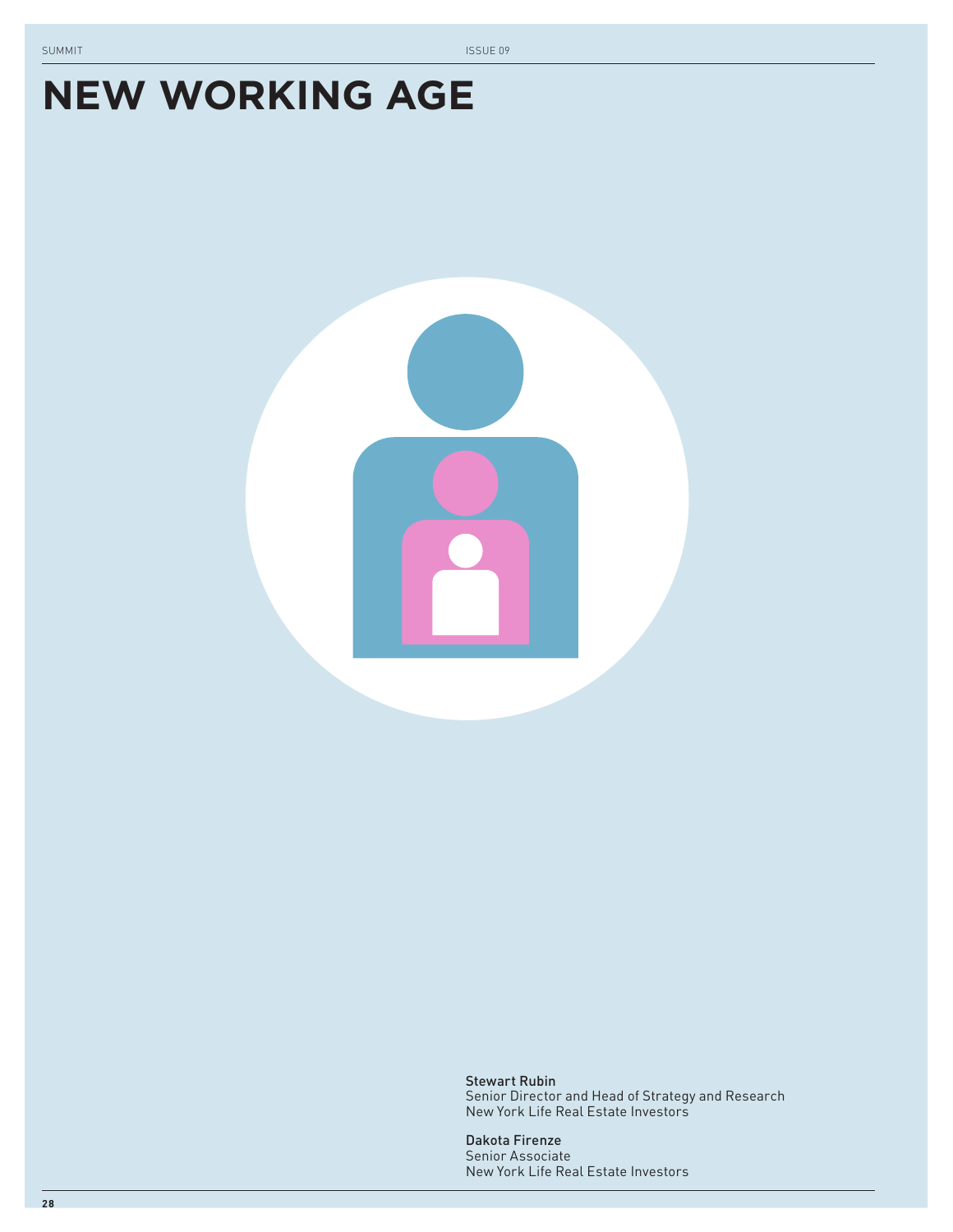Except during two World Wars in the first half of the last century, when troops were deployed overseas, the US working age population has never declined.<sup>1</sup> As of 2021, that statement is no longer true.

According to data recently released by the US Census Bureau, the total US population grew by only 0.1% between 2020 and 2021. Looking specifically at the working age population cohort (ages 20 to 64), *Exhibit 1* shows the annual growth rate since in 1900.2 Over the past 120-year period, the working age population grew an average 1.3% per year. The annual growth rate in working age population has declined since 2000 and turned negative for the first time in 2019.

Except during World War I and II, when troops were deployed overseas, the US working age population has never declined.

As of 2021 – that statement is no longer true.

# EXHIBIT 1: HISTORICAL AND PROJECTED GROWTH IN WORKING AGE POPULATION

Sources: Oxford Economics; CoStar Group. Forecast begins in 2021.



The working age population in the US peaked in 2019 at 192.7 million before starting its decline. This population is forecast to decline to 191.6 million by 2023 before resuming its ascent, and returning to its 2019 level by 2030, according to projections from Oxford Economics.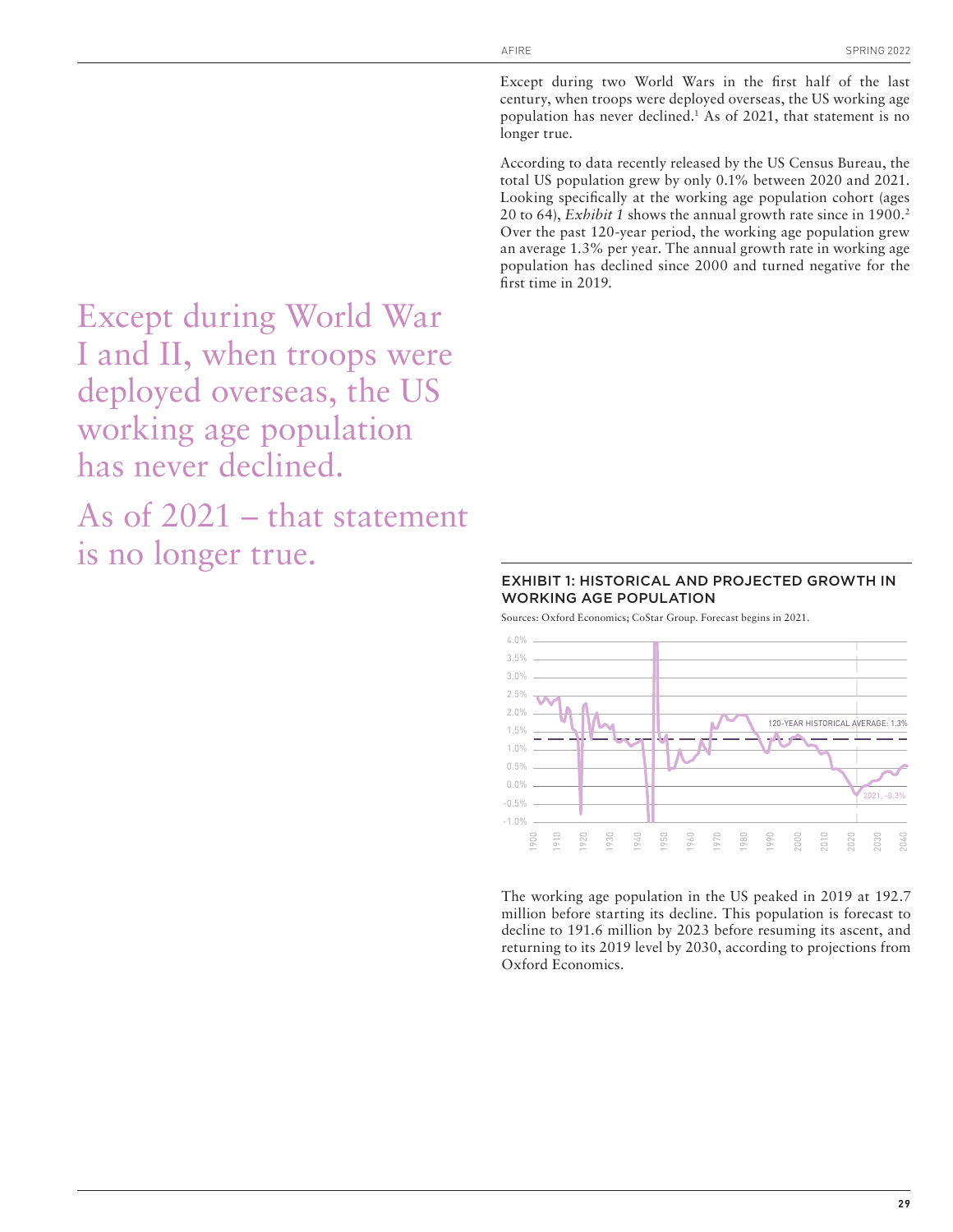# EXHIBIT 2: HISTORICAL AND PROJECTED WORKING AGE POPULATION

Sources: Oxford Economics; CoStar Group. Forecast begins in 2021.





Not only has the working age population declined for the first time during a non-war time period, but its projected growth starting in 2023 is expected to be substantially lower over the next twenty years than it was during the previous two decades. Working age population growth has generally ranged from 1.0% and 1.5% in the seven years before the GFC, but then declined precipitously until turning negative in 2019. The growth rate was expected to bottom out at -0.3% in 2021 and then begin to recover thereafter. The twenty-year historical average of 0.7% is not expected to be regained over the next twenty years. In fact, growth in excess of 0.5% per annum is not expected to be achieved until 2037.

Working age population growth in excess of 0.5% per annum is not expected to be achieved until 2037.

# EXHIBIT 3: HISTORICAL AND PROJECTED GROWTH IN WORKING-AGE POPULATION

Sources: Oxford Economics; CoStar Group. Forecast begins in 2021.



# NATURAL POPULATION GROWTH CONTINUES TO DECLINE

Contributing factors to forecasted stagnating growth in working age population include a decline in the fertility rate over the last few decades. After reaching a recent high of 69.3 births per 1,000 women in 2007, the fertility rate has steadily declined. In 2020 alone, the general fertility rate decreased to 55.8 from 58.3 in 2019—a reduction of 4.3%, the largest single-year decline since 1973.

#### EXHIBIT 4: GENERAL FERTILITY RATE IN THE US

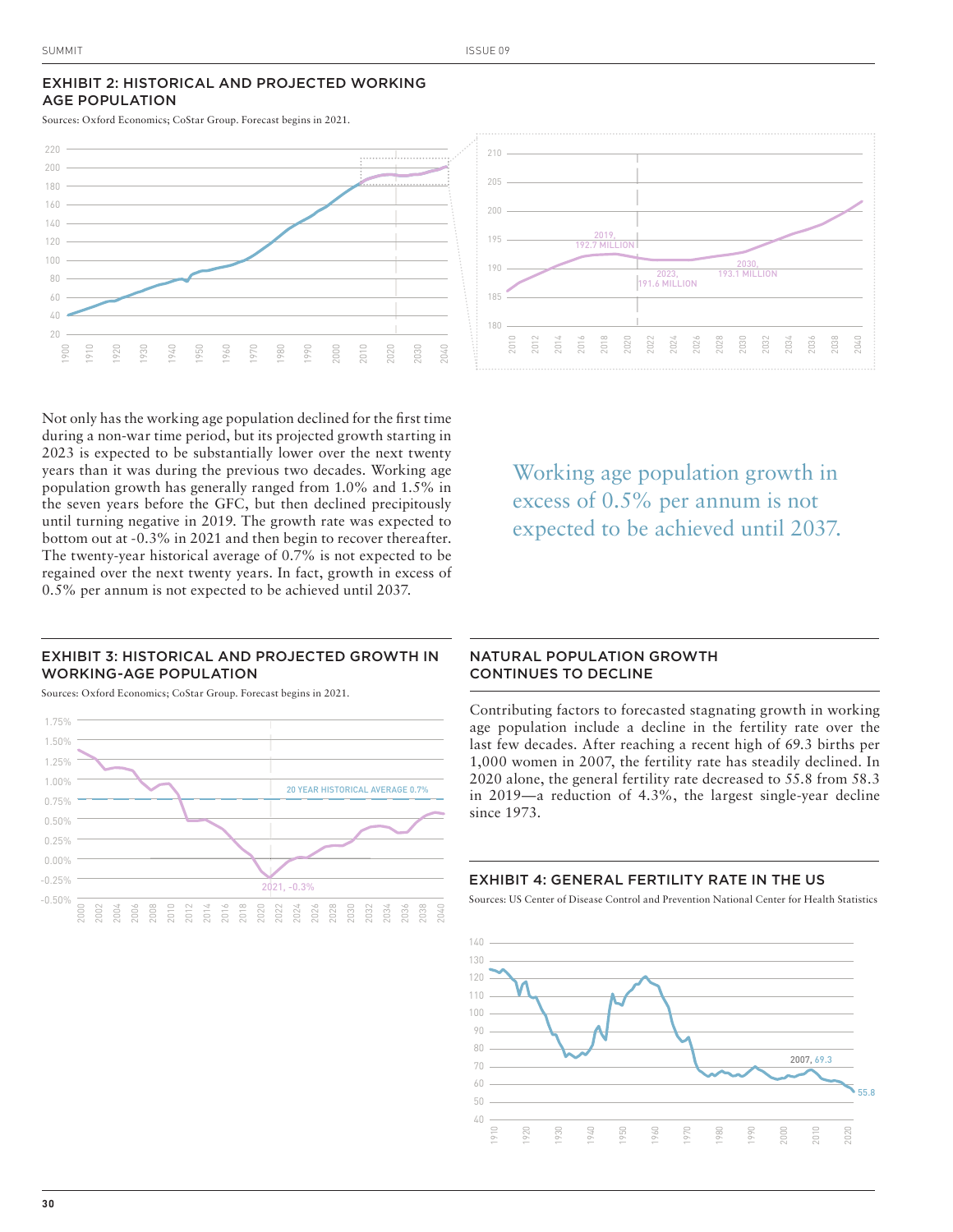#### INTERNATIONAL IMMIGRATION OFFERS LITTLE SUPPORT

Another factor contributing to slower growth in the working age population is the reduction of legal international immigration into the US. Historically, new immigration arrivals have accounted for roughly 0.15% of the US population. In the years leading up to 2016, this number increased to a recent high of 0.19%, or about 618,000 new arrivals that year. Beginning in 2017, with less immigration-friendly policies under the Trump administration, and compounded by limitations due to COVID-19, this figure has declined precipitously in the past four years. In 2020, fewer than 264,000 new arrivals represents a 67-year low of 0.08% of the population.

# EXHIBIT 5: INTERNATIONAL MIGRATION: ANNUAL AND NEW ARRIVALS (AS % OF US POPULATION)

Sources: Data analysis by the Cato Institute; US State Department, "Immigrant Visa Statistics," "Annual Reports of the Visa Office"; Immigration and Naturalization Service, "Annual Reports.



Note: Immigrant visa statistics were used where available from 1925–34, 1939–53, and 1996–2000. "New arrivals" were used from 1954–95. Visas were note required before 1924. Refugees and asylum-seekers are not included in these figures.

Since COVID began, the rate of retirement has returned to its 2017 trend.

#### RETIREMENTS ARE ON THE RISE

According to data from the Federal Reserve Bank of Dallas, 2.7 million more individuals reported being retired relative to pre-COVID levels.<sup>3</sup> Assuming 2019 retirement rates, the Dallas Fed estimates that 1.2 million would have retired regardless of the pandemic. The additional 1.5 million retirements that currented during this period represent an increase of 125% over 2019 retirement rates.

However, the chart below shows how a strong labor market in 2018 and 2019 likely prompted some older workers to delay retirement, "causing the share of the population in retirement to increase more slowly than the rate of aging would have implied," according to the Dallas Fed.4 In the time since COVID began, the rate of retirement has returned to its 2017 trend.

# EXHIBIT 6: SHARE OF POPULATION RETIRED (%)

Sources: Federal Reserve Bank of Dallas using IPUMS-CPS University of Minnesota data; as of April 2021.



Nevertheless, even if the increased level of retirement seen during the pandemic does not represent a significant departure from the longer-term retirement trend, it still constitutes fewer workers in the labor market. As evidenced by the employment to population ratio for age 65+, this age cohort has experienced a 1.7% decline from its pre-COVID high of 20.1% to 18.4% as of January 2022. This reduction in employment-to-population ratio translates into roughly 570,000 fewer employed workers from this age cohort.

By historical context, the employment to population ratio for age 65+ remains elevated. Prior to 2015, the last time this level was observed among older workers was in 1964 during the Johnson administration.<sup>5</sup>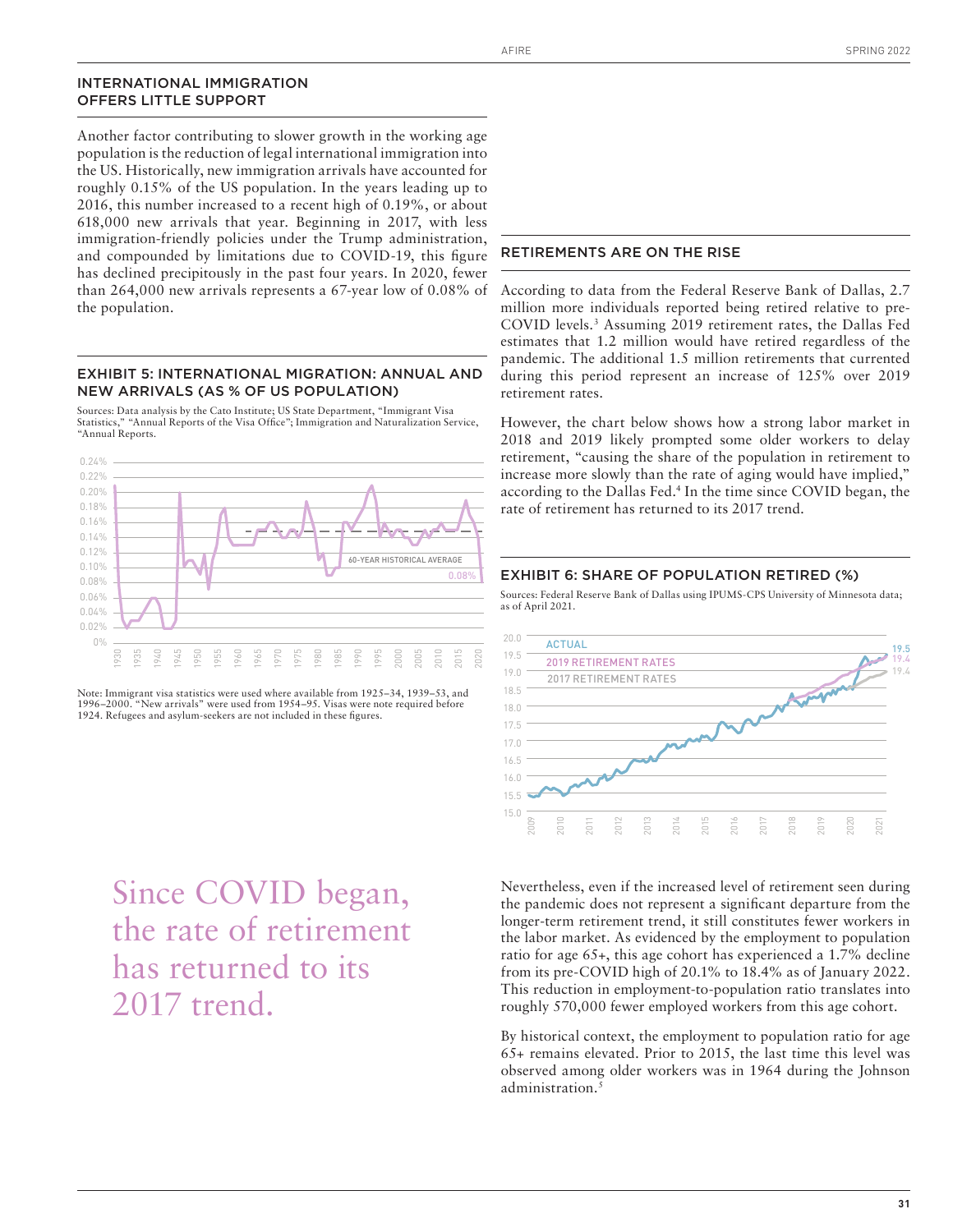# EXHIBIT 7: EMPLOYMENT-POPULATION RATIO: 65 YEARS AND OVER

Sources: US Bureau of Labor Statistics, January 2022.



#### LABOR MARKET

The impact of a declining working age population may be apparent in the historically high level of job openings along with historically high job quits rate, as detailed in *Exhibits 8 and 9.*  As a result, wage pressure in the labor market has already been exhibited. The employment cost index increased 4.0% year-overyear in Q4 2021, the highest level in the history of the time series, and notably higher than the 2.7% average over the three years prior to COVID.6 In addition to offering higher wages, some employers may respond to labor shortages with incentives to keep older workers from retiring. Furthermore, in the face of higher labor costs, certain companies may accelerate plans to introduce further automation into their businesses.

#### EXHIBIT 8: JOB OPENINGS (TOTAL NONFARM)

Sources: US Bureau of Labor Statistics; as of December 2021.



The impact of a declining working age population may be apparent in the historically high level of job openings along with historically high job quits rate.

# EXHIBIT 9: JOB QUITS (TOTAL NONFARM)

Sources: US Bureau of Labor Statistics; as of December 2021.



# EXHIBIT 10: EMPLOYMENT COST INDEX: TOTAL COMPENSATION

Sources: US Bureau of Labor Statistics; as of Q4 2021.